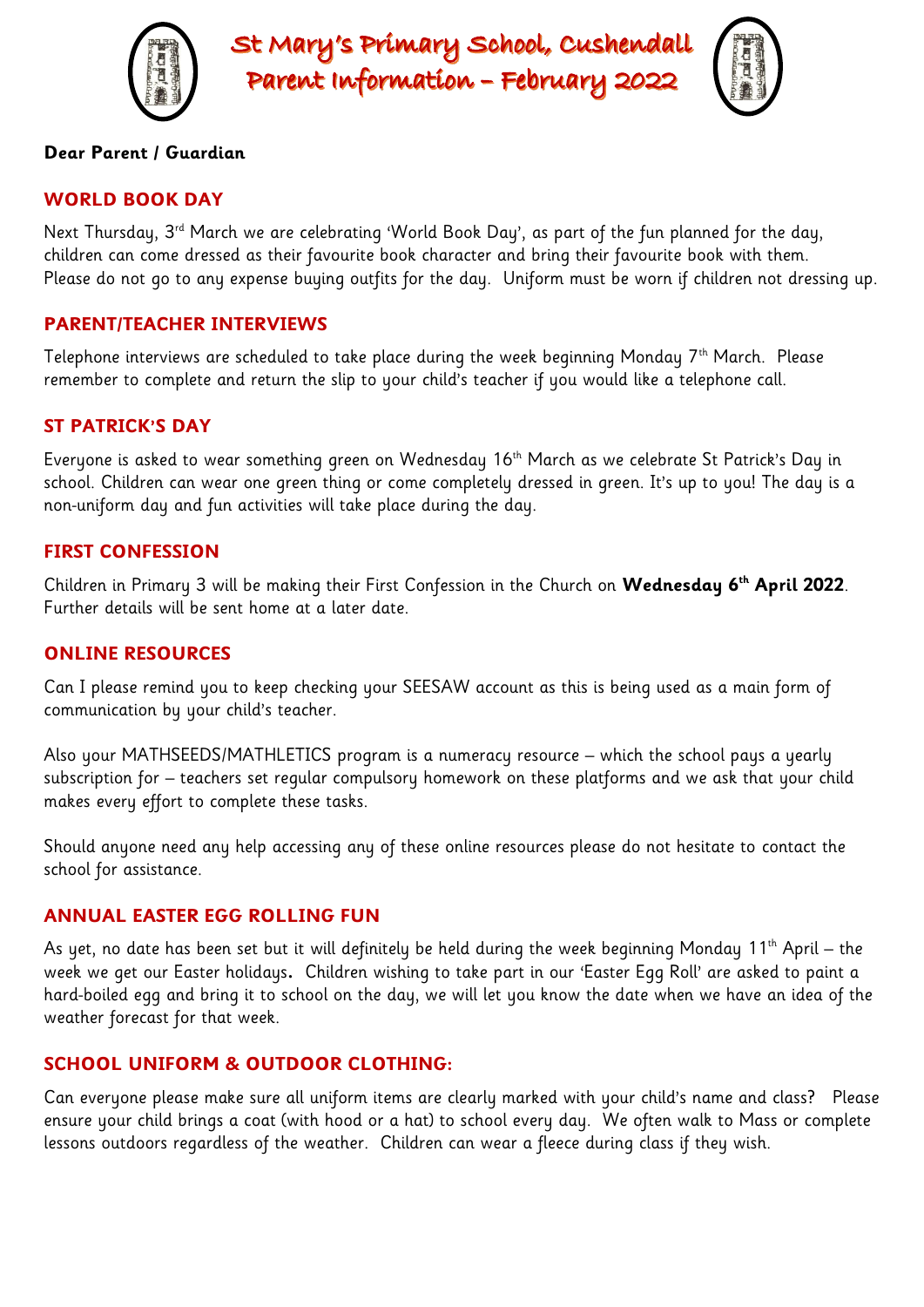# **HEALTH & SAFETY**

**In the interests of everyone's safety can we please ask all adults and children to use the small gate when going to and from school and not to use the car park gate at any time**

# **PARKING AT THE SCHOOL GATE**

**It is very important that everyone remembers not to park on the yellow lines outside the small gate at any time! The markings are there to help keep everyone safe and we really don't want anyone to have an accident.**

# **HEALTHY LUNCH BOXES**

Just a little reminder that 'Healthy Lunch Box Day' is every day. It is great to see many children bringing fruit yoghurts, jelly, custard and fruit instead of chocolate snacks or crisps. Children can bring a small treat in their lunchbox on a Friday.

## **WATER IN SCHOOL**

Children MUST drink ONLY WATER in school. Diluted Juice is NOT ALLOWED in water bottles.

## **ABSENTEEISM**

If your child is absent from school, please contact the office before 10.00am. On return to school your child must have a note to explain their absence. This is an Educational Welfare Office regulation.

## **SCHOOL BUS**

If your child only uses the bus occasionally you are asked to let the school know at the start of that day. Children will not be allowed to go on the bus unless their name is on our list or we have been contacted by parents/guardians.

# **GAELFAST HURLING**

We are delighted to welcome Antrim GAA Gaelfast coach Dominic McKinley back to St Mary's. Dominic will be here every Friday from  $25<sup>th</sup>$  March until the end of the summer term, coaching the P1 – P7 children. Everyone should wear their sports gear to school each Friday and if your child has their own hurl and helmet they should bring these also, please ensure that everything is clearly marked with your child's name.

#### **CONFIRMATION**

P7 pupils will receive the sacrament of Confirmation on **Thursday 19th May 2022.** Further details will follow at a later date.

Information Forms will be sent home soon which parents should complete and return to school as soon as possible.

# **FIRST HOLY COMMUNION**

First Holy Communion for our P4 children will take place on **Saturday 28 th May 2022**. Further details will follow at a later date.

# **UPDATED SCHOOL CLOSURES**

Just to remind you of the updated closures - the Primary School & Nursery Unit will be closed from Monday  $2^{nd}$  – Friday 6<sup>th</sup> May 2022. The updated calendar is available on the school website [www.stmaryspscushendall.com](http://www.stmaryspscushendall.com/)